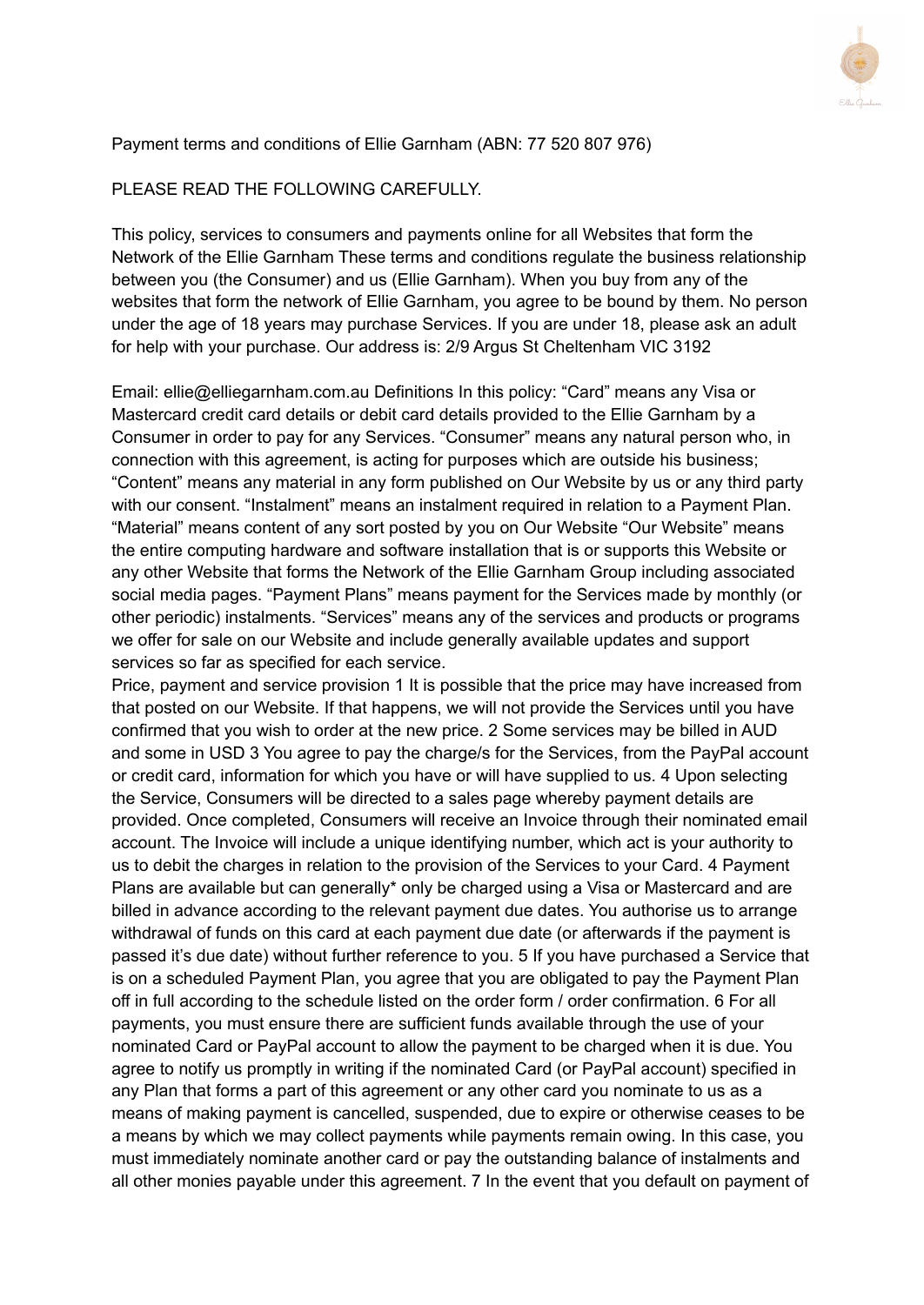

any instalment under a Payment Plan, we will attempt to once again debit any monies owing from your Card as soon as reasonably practicable and make contact with you via your nominated email regarding the outstanding monies. If the account is not paid within 48 hours of notice, the full amount then outstanding (including any future Instalments) becomes immediately due and payable and you authorise us to arrange withdrawal of any outstanding funds on your nominated Card without further reference to you including penalty interest on overdue amounts to be charged at a rate of 2% per annum higher than the rate set by the Penalty Interest Rates Act 1983 (Vic) from time to time, from the due date for payment until the date payment is received and capitalised monthly.

8 In addition to paragraph 7 above, in the event that you default on any Instalment under a Payment Plan we may restrict, deny or remove access to your online login account on our Website whilst any overdue amounts remain outstanding. Access to your login account will be restored within 48 hours of receipt of all outstanding amounts in full (including any penalty interest).

9 You agree to indemnify Ellie Garnham and its officers, agents and employees in respect of any claim, action, damage, loss, liability, cost, charge, expense, outgoing or payment (including legal expenses (on a full indemnity basis)) arising from or relating to breach by you of these terms or any applicable law or regulation in connection with the purchase or payment plan of this product.

10 Our Services may be provided by email / made available for you to download / in the way we have explained in our Website.

11 If we are not able to provide your Services within [10] days of the date of your order, we shall notify you by e-mail to tell you the likely provision date.

12 Once Service provision has started, you may cancel the Services at any time on giving us 21 clear calendar days' notice. Payment will be due until the expiry of the notice period. This excludes Services already provided on a Payment Plan where the outstanding balance is yet to be paid in full.

13 We may change the nature or provision of the Services at any time. We may tell you about any such change by email or by posting details on Our Website.

 If we change the nature or provision of the Services, you may terminate this contract. If a change we make in the provision of the Services, involves action on your part, and you do not take that action, we are entitled to terminate the Services to you without notice. You may not share or allow others to use the Services in your name.

17 We will do our best to maintain Our Website so that you have constant use, but there will be times when your use may be interrupted. Interruption to the Services for reasonable periods for maintenance or causes beyond our control is not a ground for repayment of money you have paid. When we are aware of the likelihood of down time, we will tell you in advance. Please note We do not offer refunds due to change of mind. OR failure to read and understand that Quantum Healing Hypnosis & Past Life Regression sessions and Ascension sessions are ONLINE ONLY. If at anytime you decide to cancel your subscription and/or payments, you will lose access to your program within 24 hours. This paragraph does not affect your rights in the event that you have a genuine and valid complaint about the way we have provided the Services to you. In the case that a service is being offered online as well as in person and you have purchased the in person course but are unable to attend it, you will receive access to the online version of the course. I have read and understood the Payment Policy, and I agree that they form part of the contract between us. If I am under the age of 18 years, I confirm that I have brought the Payment Policy to the notice of my parent or guardian, and that person has agreed that I may buy your Services.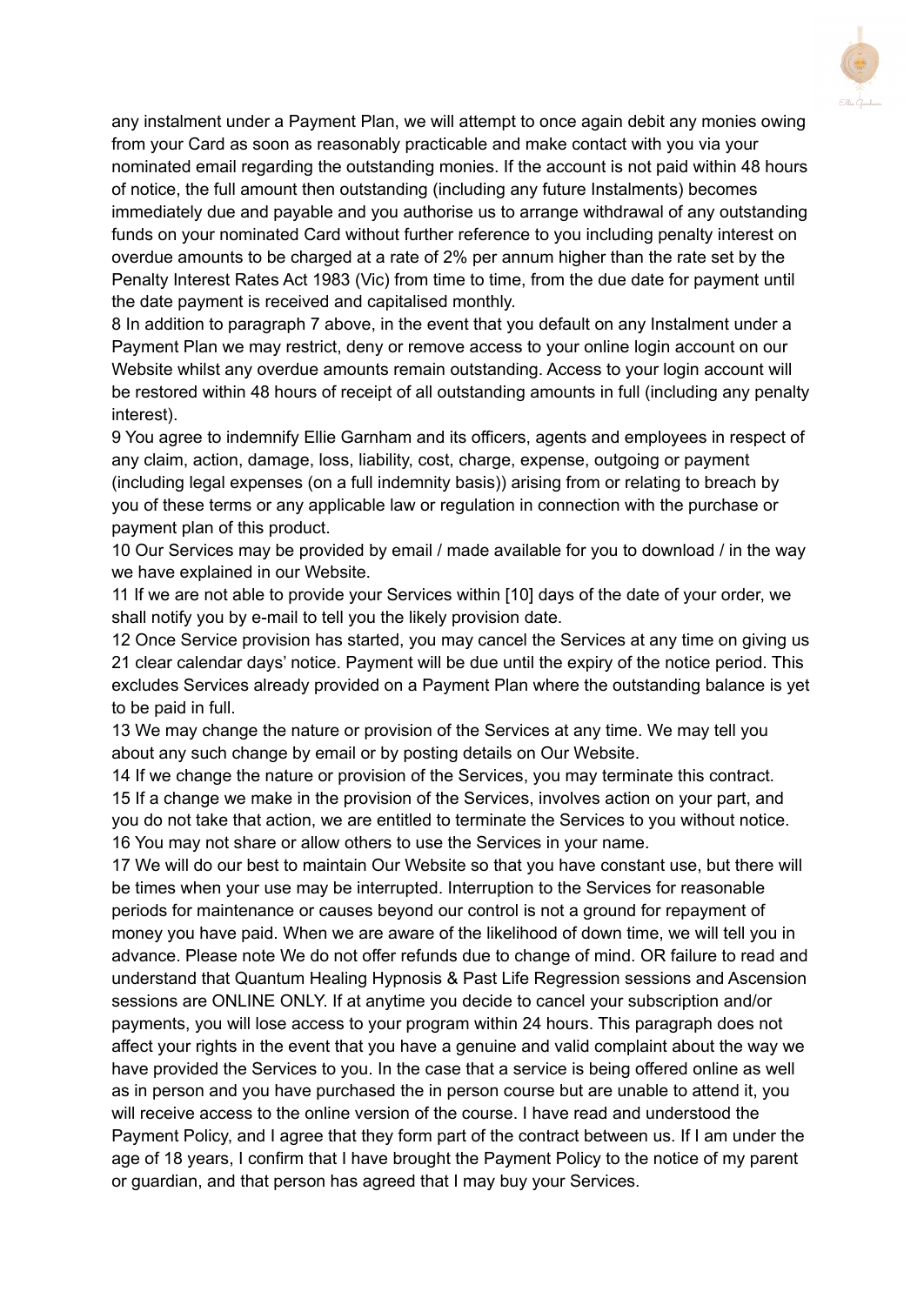

# Investment and Payment

The payment options for all sessions are between \$150 - \$10,000usd up front. If paying with payment plans, you must pay ahead of your next session.

You agree that you are financially willing and able to invest in this Program by choice, and by doing so, you are not in any way incurring any economic hardship. If a payment cannot be made, your Program will be put on hold for upto 3 months to assist, and then 6 months to use all sessions stays in place. You may not pause your program to start at a later date. Refund Policy

I want you to be happy with your Program; however, it is your responsibility to bring up any concerns immediately. I will do my absolute best to run this program in a way that works best for you and accommodate you with any needs. However, if you do not address your concerns, I am not responsible for any claims made by you.

If for some reason you are not satisfied you may stop the Program at any time, whether or not you have held all of your Sessions. However, termination of this contract is subject to 30 days notice.

If you decide to withdraw for any reason, you will remain fully responsible for all sums payable under this Agreement. If all payments have been made, no refund will be given. To clarify, no refund will be provided for any reason especially taking into consideration the material provided to you when you commence this course. This is sensitive material, fully copywrited and NOT to be used by anyone that hasnt completed the course and received the graduation certificate. THAT is VERY IMPORTANT.

If either of us give notice to terminate this Agreement, then as soon as reasonably practicable after such notice, you shall make yourself available for a final Session. On or before the date of termination of this Agreement, you shall immediately pay any unpaid fees or other sums payable under this agreement. In plain English, you are still responsible for all fees regardless of termination / cancellation of the program.

**Confidentiality** 

All information exchanged during the Program will be kept strictly confidential. I will not disclose confidential information that you share with me during the Program to anyone else without reason to know such information, unless required by law, ethics, or upon written authorization by you.

To be clear, I may be ethically and legally obligated to reveal information if:

• If it is suspected that abuse or neglect of children or elders occurring.

• If in my presence you make or imply threats of violence or are a danger to yourself or another person.

- If I feel you may lose control of your actions.
- If something illegal is occurring.

### Informed Consent

Client understands that coaching & mentoring & teaching is for the purpose of things including, but not limited to, radically improve the way you live your life, teaching you a skill to help be of service to others in the most ethical and highly vibrational way, and to kick start your business. You may experience higher quality of life, more clients, higher income, and great impact in the world. However this is not a guarantee.

Client gives informed consent to engage in coaching / mentoring / teaching services and for Coach / Mentor / Teacher to assist in coaching / mentoring / teaching for the aforementioned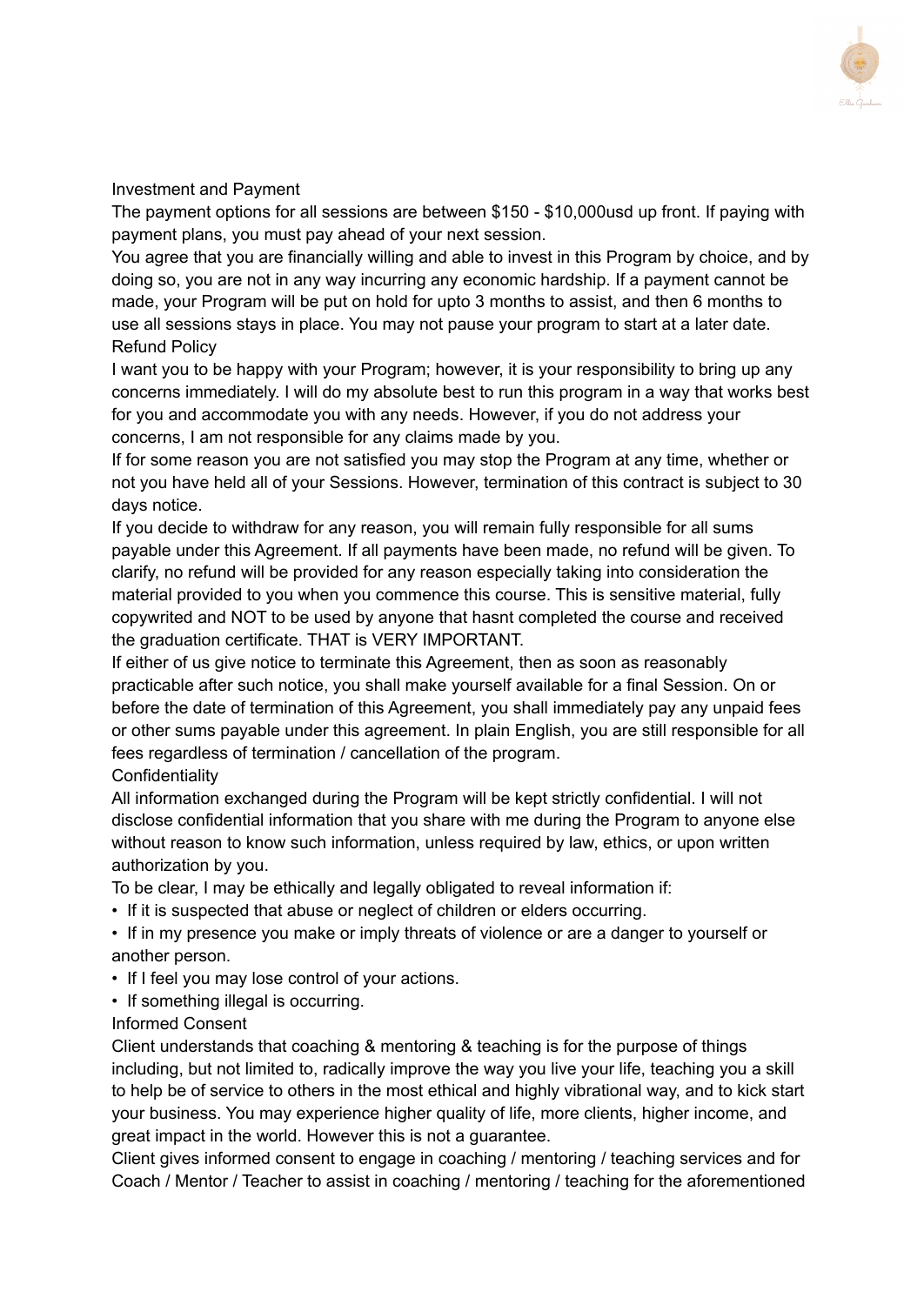

purpose(s). Client agrees that he/she is using coaching / mentoring / teaching services entirely at his/her own risk. Coaching is provided "as is" without any warranty of any kind, express or implied. Client warrants that any decisions, actions, or inaction they made and consequences thereof, are their own and at their own risk and that Client takes full responsibility for all emotional, mental, behavioral, and physical risks. Coach makes zero guarantees as to the results of their services.

## Intellectual Property Rights

Coach / Mentor / Teacher, Ellie Garnham, retains all ownership rights to the materials provided during your participation in the Program. The copyrighted and original materials you are provided are for your individual use only and come with a single-user license. You are not authorized to share, copy, distribute, or otherwise disseminate any materials received from me (Ellie Garnham) electronically or otherwise without my prior written consent. All intellectual property, including the copyrighted Program materials, shall remain the sole property of Ellie Garnham and no license to sell or distribute my materials is granted or implied. You agree not to reproduce, duplicate, copy, sell, trade, resell or exploit for any commercial or personal purposes, any portion of the Program, including any of the Program materials.

## Personal Responsibility and Assumption of Risk

You acknowledge that you take full responsibility for your well-being and all decisions made before, during, and after your Program. I have used care in preparing the information provided to you, but all of my information, programs and services are made available to you as marketing and business tools for your own personal use and for informational and educational purposes only. You accept full responsibility for your choices, actions, and results, and expressly assume the risks of the Program for your use, or non-use, of the information provided to you. You also understand that you are expressly assuming all of the risks of the Program, whether or not such risks were created or exacerbated by the Program. Disclaimer: Coach / Mentor / Teacher, Ellie Garnham, explicitly states that while serving in the role of a Coach / Mentor / Teacher I am not, nor am I holding myself out to be a therapist, counsellor, certified coach, business strategist, accountant, or any other kind of position in any way at any time before, during, or after your Program. Nothing contained in this Program is intended to be a substitute of other tools and services you may need.

I am not providing medical, legal, financial, or other professional advice in any way. You should always seek the advice of your own healthcare provider, attorney, accountant, or financial manager regarding your own medical, legal, or financial situation.

By signing this Agreement you agree that you are also consenting to the full Disclaimer which may be found on my website.

Limitation of Liability, Indemnification, and Release of Claims

Coach / Mentor / Teacher Ellie Garnham may not be held responsible in any way for the information that you request or receive through this Program. By signing this Agreement, you fully and completely hold harmless, indemnify and release Coach / Mentor / Teacher Ellie Garnham and any employees, shareholders, directors, staff, consultants, agents, or anyone affiliated with us from any and all liability, damages, causes of action, allegations, suits, sums of money, claims and demands whatsoever, in law or equity, that you ever had, now have or will have in the future against me or us, arising from your participation in or in any way related to the Program, even if we were aware in advance of the possibility of any such claim.

Non-Disparagement